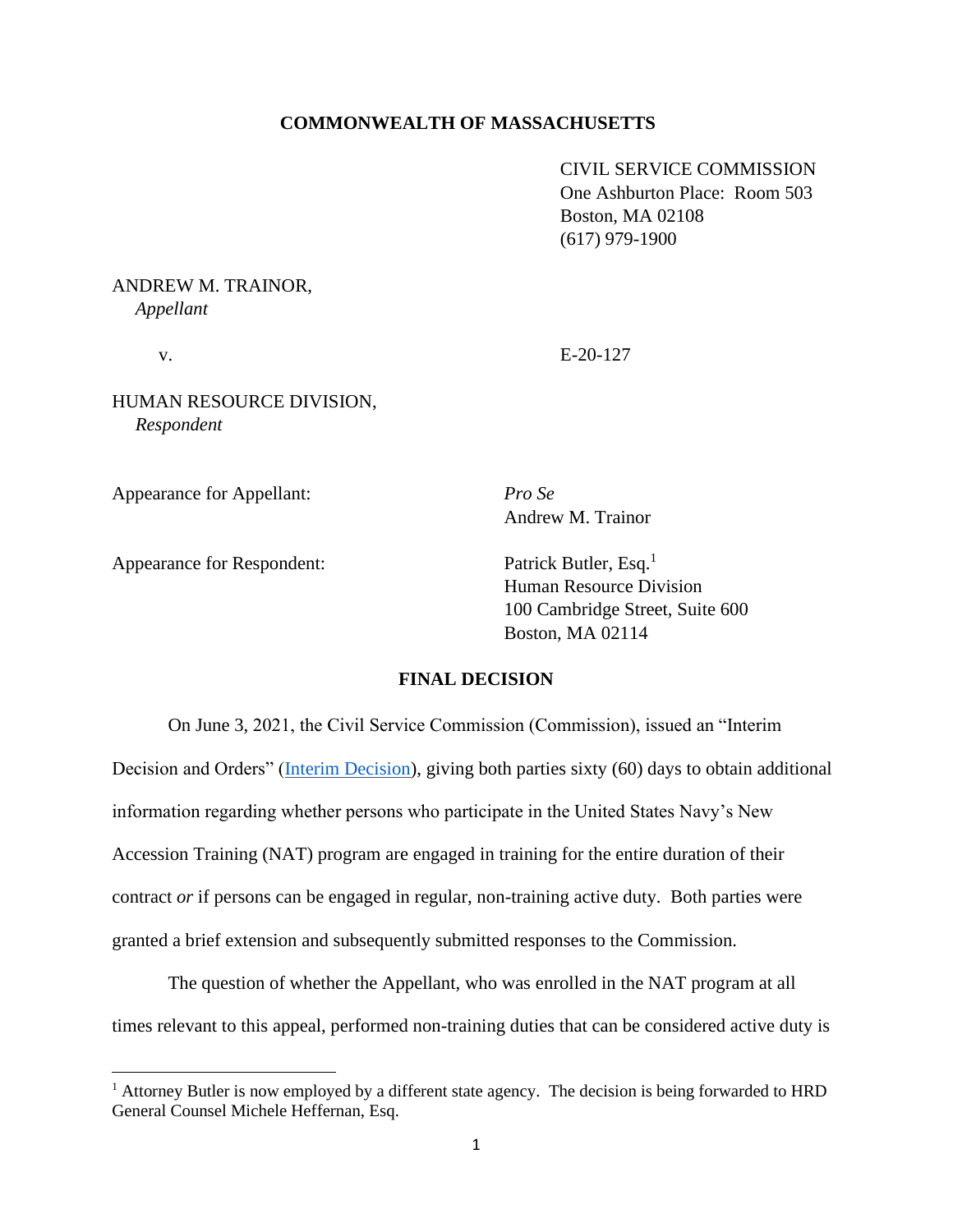central to the dispute here – whether the Appellant is entitled to the veteran preference under the civil service law, which requires at least ninety (90) days of active service which cannot include active duty *training*. As outlined in detail in the Interim Decision, the Appellant argues that he did indeed engage in (non-training) active duty while part of the NAT program, but he has offered wildly different accounts regarding how many days should be counted as non-training active duty.

This appeal presents a novel question of statutory interpretation of the definition of military "training" within the meaning of Section 1. After carefully considering evidence that was offered in support of the Appellant's position and the evidence that detracts from his position, I have concluded that the preponderance of this conflicting evidence fails to establish that the Appellant has met the statutory requirement to establish that at least 90 days of his active duty service (all of which is characterized by Navy regulations as "Initial Active Duty for Training" or "IADT" ), in fact, was not "training" within the meaning of G.L.c.31, Section 1, as presently written.

First, the Appellant submitted a DD214 to HRD indicating that, between January 18, 2018 and February 21, 2019, he was engaged in training at all times, except for ten (10) days, far short of the ninety (90) day statutory requirement to obtain the veteran preference in hiring appearing in G.L. c. 31,  $\S 26.<sup>2</sup>$ 

<sup>2</sup> Section 7 of G.L. c. 4, which defines certain terms used throughout the General Laws, states, in relevant part: "In construing statutes the following words shall have the meanings herein given, unless a contrary intention clearly appears: . . . [clause] Forty-third, "Veteran" shall mean (1) any person . . . who (b) served in the . . . navy . . . of the United States, or on full time national guard duty under Titles 10 or 32 of the United States Code . . . for not less than 90 days active service, at least 1 day of which was for wartime service[.]" "Wartime service" is then defined to include the time period relevant to this case. Id. Clause 43 also states that "[a]ctive service in the armed forces", as used in this clause shall not include active duty for training in the army national guard or air national guard or active duty for training as a reservist in the armed forces of the United States." The phrase "[a]ctive service in the armed forces," however, only appears in conjunction with the definition of a "Vietnam veteran." Id. Similarly, though, section 1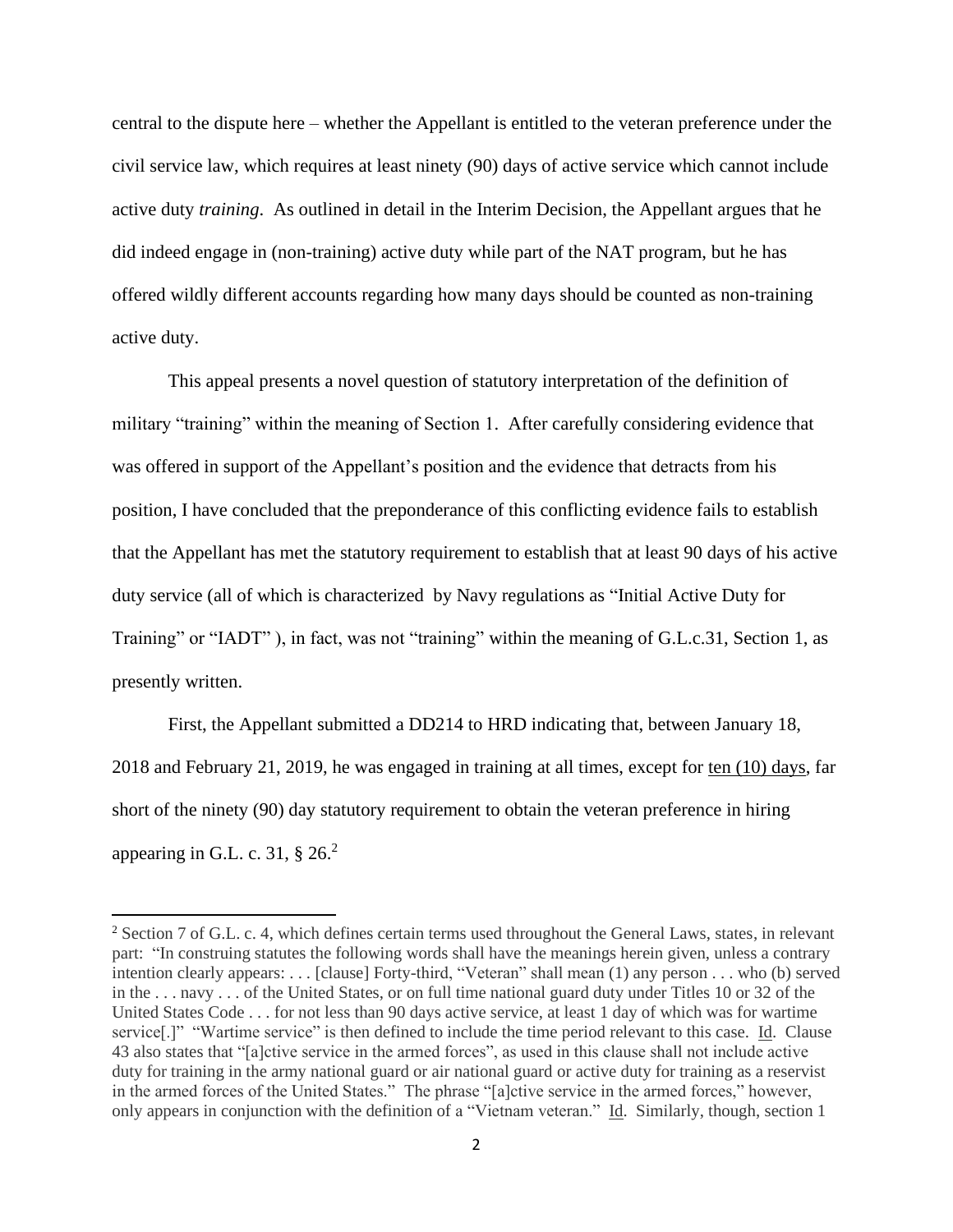Second, the Appellant then submitted a DD215 to HRD indicating that, during the same time period referenced above, he actually engaged in non-training active duty for two hundred one (201) days.

Third, the Appellant submitted a letter from a Navy Personnel Officer suggesting that the Appellant was engaged in non-training active duty for the entire four hundred (400) days between January 18, 2018 and February 21, 2019.

Fourth, that same Navy Personnel Officer testified before the Commission that the Appellant actually engaged in non-training active duty at all times between August 1, 2018 (when he arrived at the VR-56 military base in Virginia) and February 21, 2019, which totals two hundred four (204) days.

Fifth, the Appellant's second witness at the Commission hearing, a Naval Aircrewman, testified that the Appellant's non-training, active duty did not commence until he was deemed "qualified" after additional schooling ("C School") at the military base, which occurred on November 11, 2018. Thus, according to this witness, the Appellant's non-training active duty totals one hundred two (102) days. The Appellant submitted a post-hearing exhibit, dated November 25, 2018, from the Commanding Officer of the Fleet Logistics Squadron 56 stating in relevant part: "[Y]ou are hereby designated as a Naval Aircrewman and as a Naval Aircrew Warfare Specialist (NAWS) effective 11 November 2018."

Sixth, after the issuance of the Commission's Initial Decision, the Appellant filed a written submission arguing that his non-training active duty actually commenced on August 1,

of the civil service statutes (G.L. c. 31) defines "Veteran" (in relevant part) to be "any person who: (1) comes within the definition of a veteran appearing in the forty-third clause of section seven of chapter four" with the parallel (unqualified) caveat that "[a] veteran shall not include active duty for training in the army national guard or air national guard or active duty for training as a reservist in the armed forces of the United States."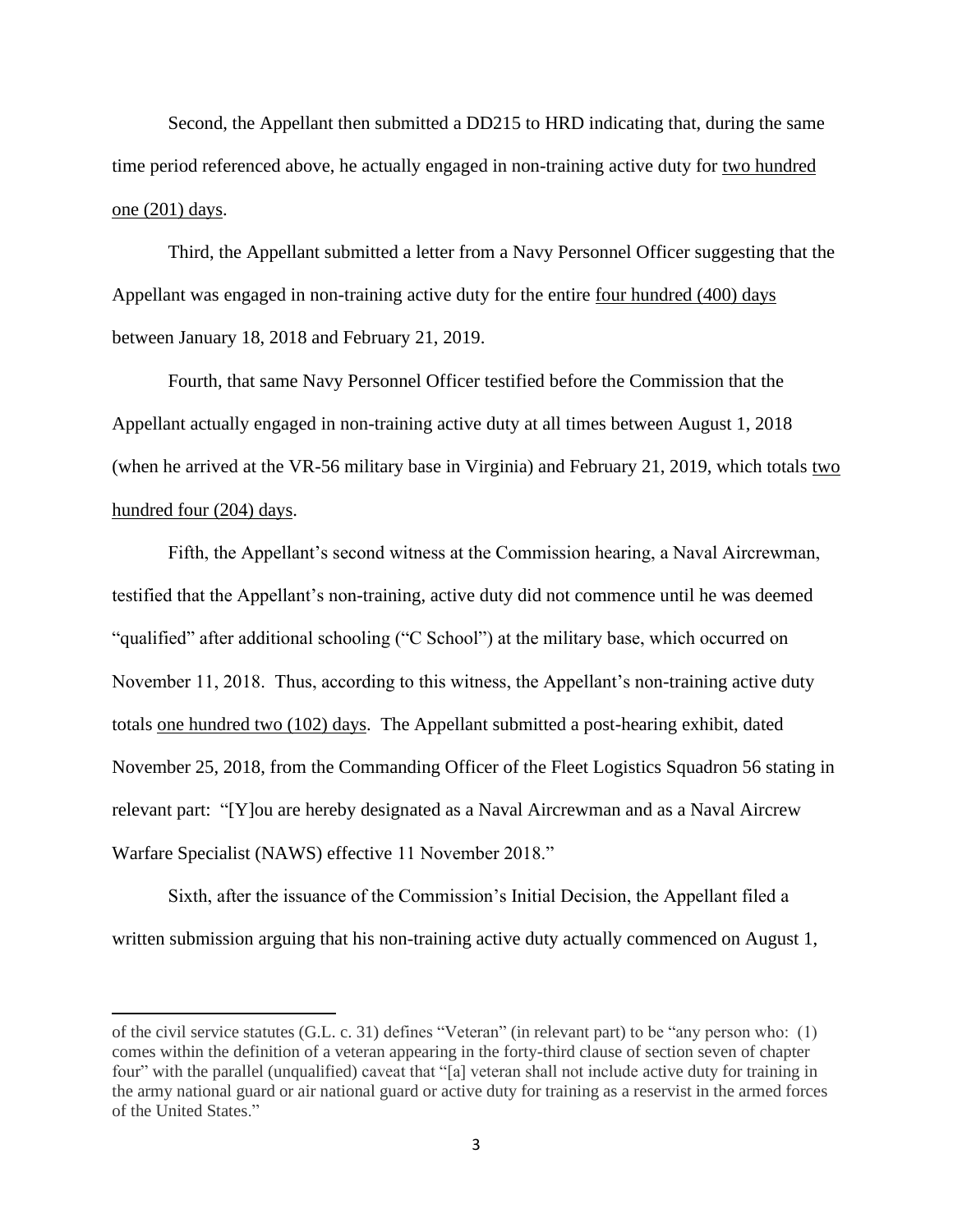2018 (when he arrived at the military base in Virginia), was interrupted for only two (2) weeks of "C School" training between September 9, 2018 and September 21, 2018, and then immediately resumed on September 22, 2018 (through February 21, 2019), which would total one hundred ninety-two (192) active duty days.

Seventh, attached to the Appellant's written submission was a new memorandum from a different Commanding Officer of the Fleet Logistics Squadron 56 stating in relevant part: " … Member served in active duty status from 18 January 2018 through 21 February 2019, under Title 10 U.S.C. with no break in service …" (emphasis added), which would total three hundred ninety-nine (399) days. In a subsequent written submission, the Appellant specifically referenced this memorandum and the cited time period.

 HRD, in its submissions to the Commission after issuance of the Initial Decision, argues that the Navy's regulations and information material, as well as an affidavit from the Assistant Adjutant and Legislative Director of the Massachusetts Disabled Veterans (DAV), all show that none of the time that the Appellant served in the NAT program from January 18, 2018 to February 21, 2019 counts toward the ninety (90) days of "active service" required by G.L. c. 4, § 7, but, rather, is active duty *training* specifically excluded in the definition of veteran in G.L. c. 31, § 1.

Specifically, HRD cites MILPERSMAN 1133-090 (Regulations) regarding the NAT Program which states in relevant part that: "The NAT Program is a Reserve accession program for non-prior service enlistees who are placed in an active duty (ACDU) status in approved ratings to attend full recruit training, 'A' School, and in some cases, follow-on 'C' School before serving in the Reserve Component (RC). **After completion of appropriate training levels**, Sailors will be transferred to the Navy Reserve Activity (NRA) closest to their home of record

4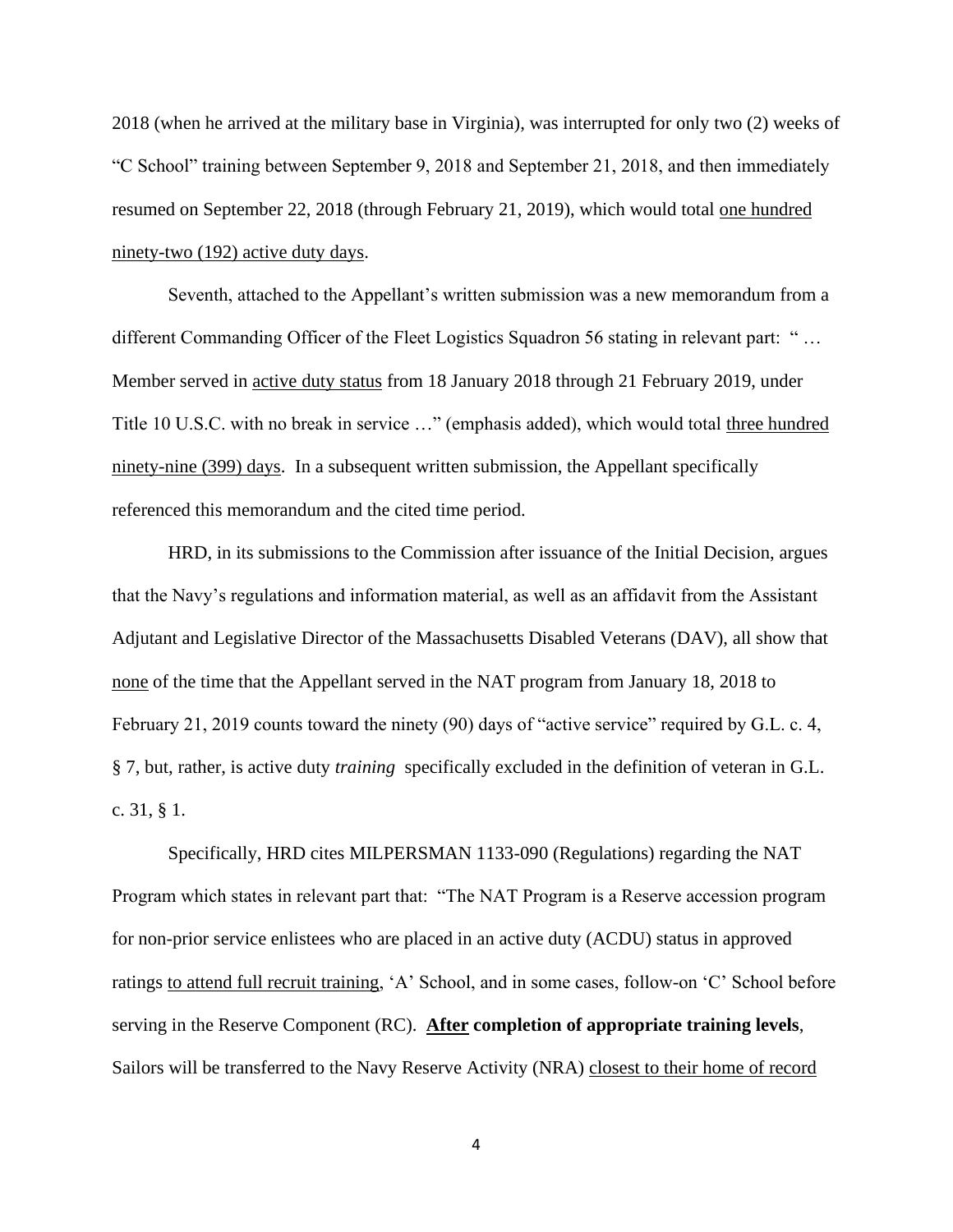for release from ACDU and assignment into a reserve unit." (emphasis added) Further, Section

5 of those same Navy regulations states:

"Service Obligation. NAT Program enlistees incur an 8-year military service obligation (MSO). This MSO will consist of the following: a. Initial Active Duty for Training (IADT) (Recruit Training, *Apprenticeship Training*, "A" School and "C" School if applicable), *followed by*: b. Six years in the Selected Reserve (SELRES) (which begins when the Sailor reports for IADT), followed by: c. Remainder of MSO in either the SELRES, the Individual Ready Reserve (IRR), or if approved, recall to ACDU." (emphasis added) $3$ 

I interpret this regulatory provision to mean that a NAT Program enlistee's entire service in the program is either in "active duty for training" status or reserve status unless the enlistee is "recall[ed] to ACDU [active duty]"—but Section 12 of the Regulations specifies that such voluntary "recall" to non-training active duty (the "Navy Active Component") can only occur "*after* affiliation with a drilling unit," which in Trainor's case did not occur until he returned to Quincy in mid-February of 2019. (emphasis added) Additionally, I note that Section 9 of the Regulations states in relevant part: "NAT Participants are not eligible for the Active Component [Montgomery GI Bill] and will be automatically disenrolled from the program when accessed into IADT [Initial Active Duty Training]." (emphasis added)

The affidavit submitted by the Assistant Adjutant and Legislative Director of the Massachusetts Disabled Veterans (DAV) states his belief that, consistent with the Regulations referenced above, the Appellant was released to the Navy Reserve Activity (NRA) in Quincy, which is closest to his home, *after completing training*, and at no time was the Appellant activated for the type of active (non-training) service that is required in order to receive the veteran preference for civil service purposes.

<sup>&</sup>lt;sup>3</sup> I have not overlooked that a promotional brochure regarding the NAT Program does not reference the completion of *Apprenticeship* Training prior to be released from ACDU. I give more weight to the military regulations which state otherwise.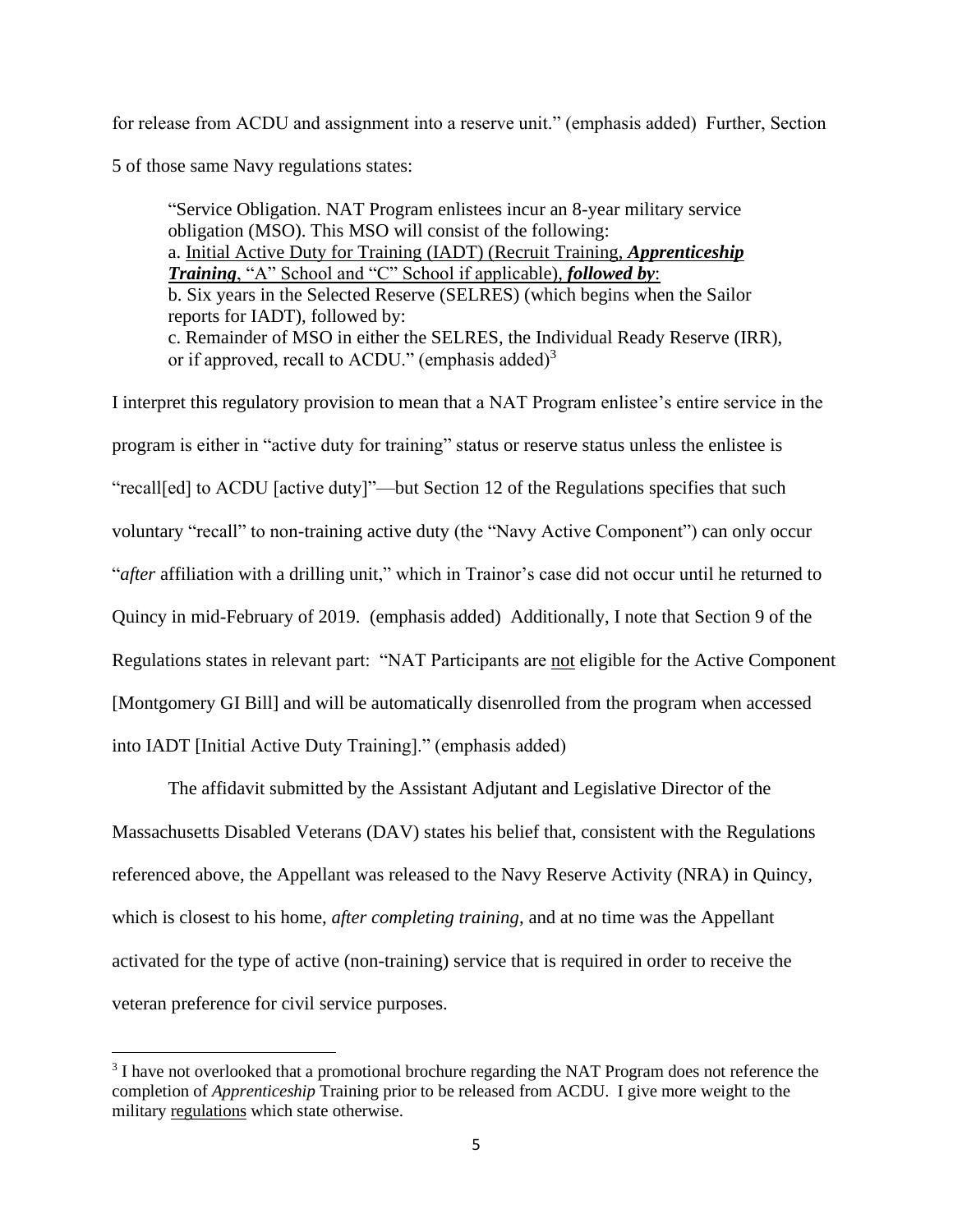## *Analysis / Conclusion*

The preponderance of evidence supports HRD's determination here that the Appellant's service from January 18, 2018 to February 21, 2019 was active duty training that appears to have consisted of boot camp, "A" and "C" School training – and apprentice training. I give significant weight to that portion of the Navy's regulations that states that only *after* completing the required training does a NAT program participant get transferred to an NRA nearest his home, which is precisely what happened on February 21, 2019. After completing the required training, he was transferred to the NRA in Quincy. Further, although various documents state that the Appellant was on "active duty", the NAT program regulations explain that NAT program participants are indeed put in this status, but solely for the purpose of completing training, which includes apprentice training.

Appellant has made a commendable long-term commitment to serve our Nation in the U.S. armed forces. Our General Laws are less than crystal clear as to how the non-qualifying status of "active duty for training as a reservist" should be construed in a case such as this and the matter might be ripe for legislative consideration given the Legislature's recent formation of a Special Legislative Commission to Study and Examine the Civil Service Laws. See [https://malegislature.gov/Commissions/Detail/544.](https://malegislature.gov/Commissions/Detail/544) Nothing in this decision prohibits the Appellant from obtaining veteran status for G.L. c. 31, § 26 purposes in the future should he be able to show that he has been engaged in a sufficient period of (non-training) active duty after February 21, 2019.

For all of the above reasons, the Appellant's appeal under Docket No. E-20-127 is *denied*.